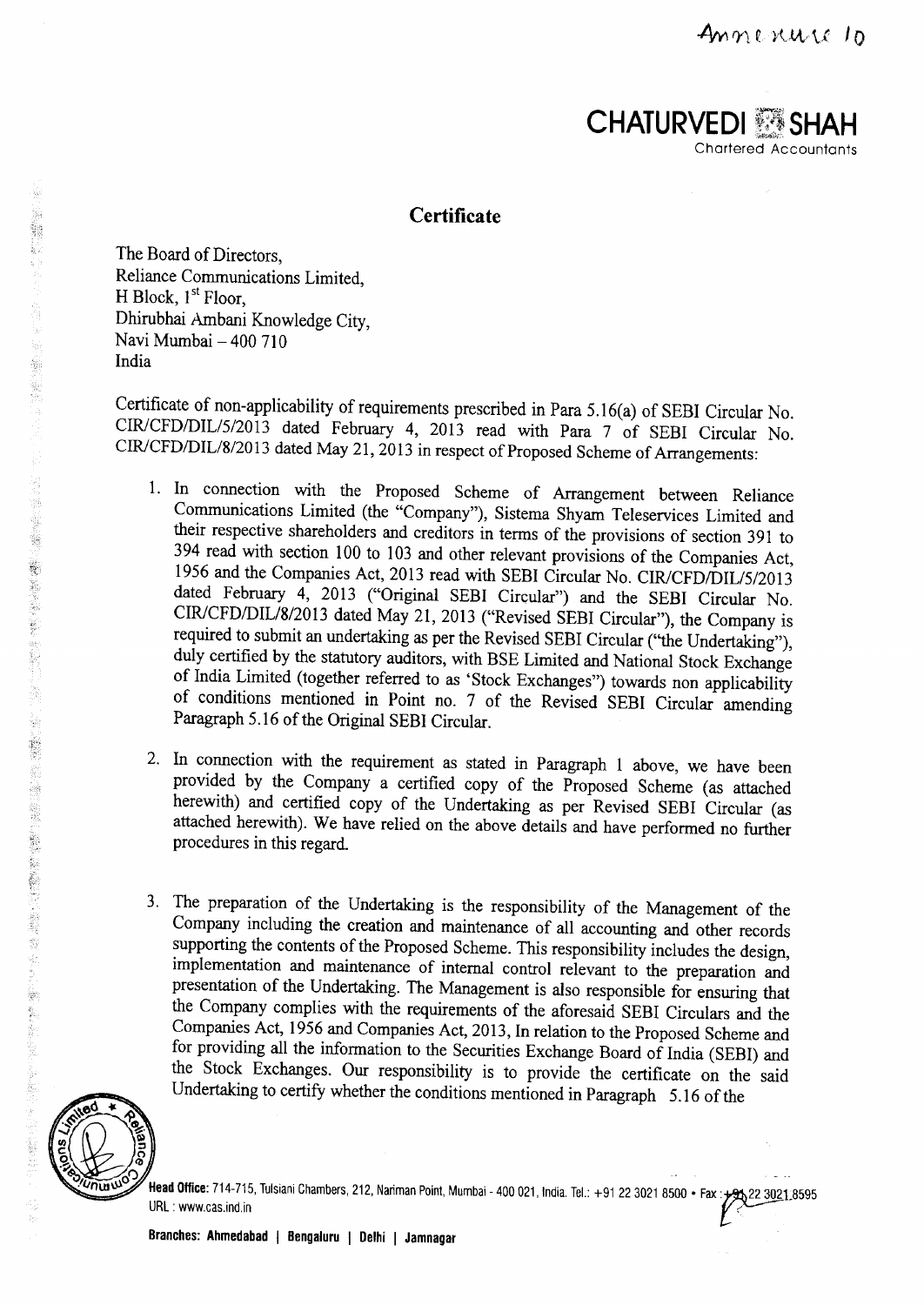Original SEBI Circular read with Point no. 7 of the Revised SEBI Circular (in relation to the voting by public shareholders) are applicable to the Company or not.

- 4. We conducted our examinations in accordance with the Guidance Note on Audit Reports and Certificates for Special Purposes issued by the Institute of Chartered Accountants of India. Our scope of work did not involve us performing any audit tests in the context of our examination. We have not performed an audit, the objective of which would be to express an opinion on the specified elements, accounts or items thereof, for the purpose of this certificate. Accordingly, we do not express such opinion. Further our examination did not extend to any aspects of a legal or propriety nature in the aforesaid Scheme other than the matters referred to in this certificate.
- 5. On the basis of verification of the Undertaking given by the company and the proposed scheme and according to the information and explanations given to us and specific representations received by us from the management, we certify that the conditions prescribed in paragraph 5.16 of the original SEBI Circular read with point no. 7 of the revised SEBI Circular (in relation to the voting by Public Shareholders) are not applicable to the proposed Scheme based on the following grounds:
	- a) The proposed Scheme does not entitle the Promoter/ Promoter Group, Related parties of Promoter/ Promoter Group, Associates of Promoter/ Promoter Group, Subsidiary/(s) of Promoter/ Promoter Group of the Company to any additional shares, compared to the entitlement to other public shareholders;
	- b) The **proposed Scheme does not involve** any other entity **involving Promoter/ Promoter** Group, **Related parties of Promoter/ Promoter** Group, Associates of **Promoter**/ **Promoter** Group, Subsidiary**/(s) of Promoter**/ **Promoter** Group; and
	- c) The **company has not acquired equity shares of the subsidiary** , **by paying consideration in cash or in kind in the past to any of the shareholders of the subsidiary who may be Promoter/ Promoter Group** , **Related parties of Promoter**/ **Promoter Group**, **Associates of Promoter/ Promoter Group** , **Subsidiary/(s) of Promoter/ Promoter Group of the parent listed company and there is no merger of any such companies, which is proposed under the proposed Scheme.**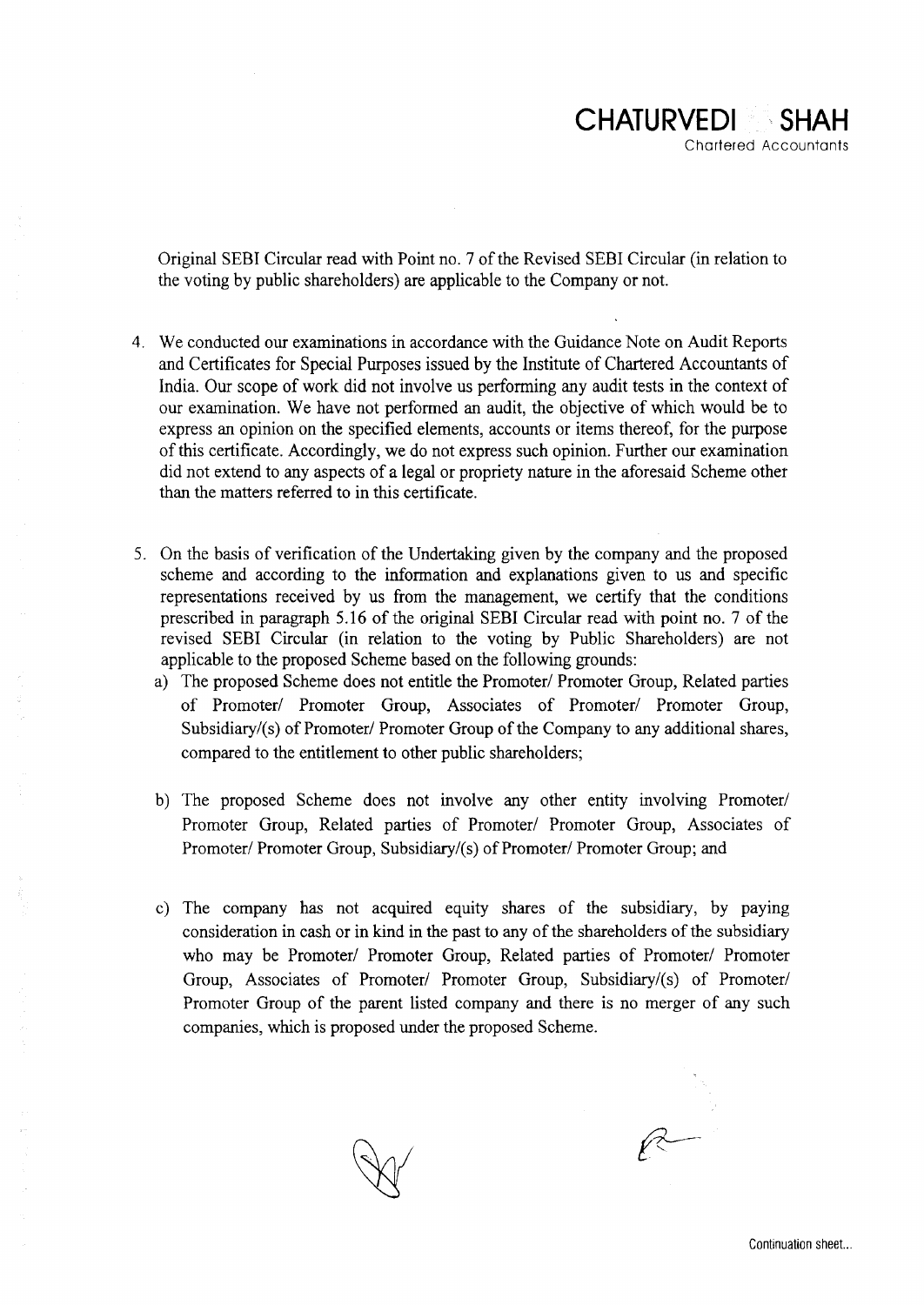

- 6. Our work was performed solely to assist you in meeting your responsibilities in relation to your compliance with the aforesaid SEBI Circulars. Our obligations in respect of this certificate are entirely separate from and our responsibility and liability is in no way changed by any other role we may have (or may have had) as auditors of the Company i. or otherwise. Nothing in this certificate nor anything said or done in the course of or in connection with the services that are the subject of this certificate, will extend any duty of care we may have in our capacity as auditors of the Company.
- 7. This certificate is intended solely for the purpose of submission to the Stock Exchanges in connection with the proposed Scheme as mentioned in Paragraph 1 above and should not be used for any other purpose or distributed to any other party.

**For Chaturvedi & Shah** Chartered **Accountants Firm Registration** No. 101720 W

houtseria

Lalit R. Mhalsekar **Partner Membership** No. 103418

Place: Mumbai Date: November 2, 2015

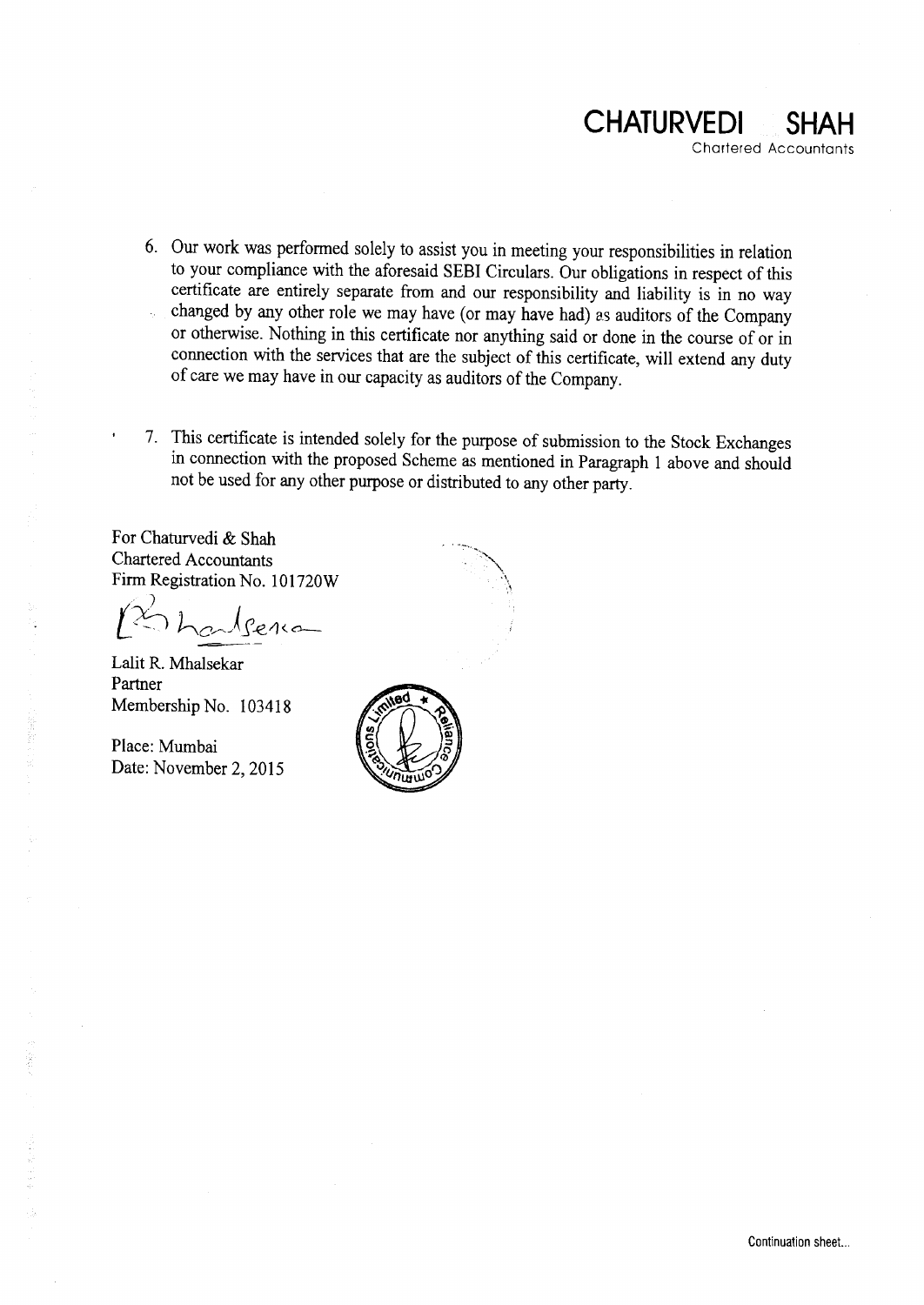

**Reliance Communications Limited** Dhirubhai Ambani Knowledge City Navi Mumbai - 400 710, India

Tel : +91 22 3037 3333 +91 22 3038 6286 Fax : +91 22 3037 6622 www.rcom.co.in

**Date: November** 2, 2015.

To **Charturvedi & Shah Chartered Accountants** 714-715, **Tulsiani Chambers 212, Nariman Point, Mumbai 400 021**

## **UNDERTAKING IN RELATION TO NON APPLICABILITY OF PARAGRAPH 5.16(a) OF SEBI CIRCULAR NO. CIR**I**CFDIDIU5**1**2013 DATED 4 FEBRUARY 2013 (AS MODIFIED BY PARAGRAPH 7 OF SEBI CIRCULAR NO** . **CIR/CFD/DIU8/2013 DATED 21 MAY 2013)**

This is with reference to the proposed demerger of the Transferred Undertaking of Sistema Shyam Teleservices Limited (" **Transferor Company**") into the Company (" **Transferee Company**"), under the provisions of Sections 391 - 394 the Companies Act, 1956 and other applicable provisions of the Companies Act, 1956 or Companies Act, 2013, as the case may be.

Capitalized terms appearing herein, unless expressly stated, shall have the meaning ascribed to them in SEBI Circular No. CIR/CFD/DIU5/2013 dated 4 February 2013 (as modified by SEBI circular no. CIR/CFD/DIU8/2013 dated 21 May 2013)(" **SEBI Circulars**") wherein SEBI has mandated all the listed companies to ensure that the scheme submitted with the Hon'ble High Court for sanction, provides for voting by Public Shareholders through postal ballot and e-voting in certain cases, in terms of Paragraphs 5.16(a) of SEBI Circulars.

As per the scheme of arrangement ("Scheme"), in consideration of transfer of the Transferred Undertaking the Transferee Company shall issue and allot fully paid up equity shares of the Transferee Company to the Transferor Company and is also required to perform its obligations undertaken under the Earn Out Deed. In terms of Paragraph '5.16(b) of the SEBI Circulars, the Company hereby undertakes that the requirements of Paragraph 5.16(a) of the SEBI Circulars pertaining to voting by Public Shareholders through postal ballot and e-voting are not applicable to the Company for the following reasons:

## $(i)$  Paragraph 5.16 $(a)(i)$

"Where additional shares have been allotted to Promoter/ Promoter Group, Related Parties of Promoter/ Promoter Group, Associates of Promoter/ Promoter Group, Subsidiary/(s) of Promoter / Promoter Group of the listed company;<sup>\*</sup>

## Reason for non-applicability

issue and allotment of any additional shares to the Promoters/Promoter Group, Related Parties of the Promoter/Promoter Group, Associates of Promoters/Promoter Group, and Subsidiary of the Promoter or Promoter Group of the Company. This Clause of the SEBI Circular is not applicable as the Scheme does not contemplate





**Registered** Office H Block, 1st Floor, **Dhirubhai Ambani Knowledge City, Navi Mumbai** - 400 710, **Maharashtra, India** CIN No. : L45309MH2004PLC147531